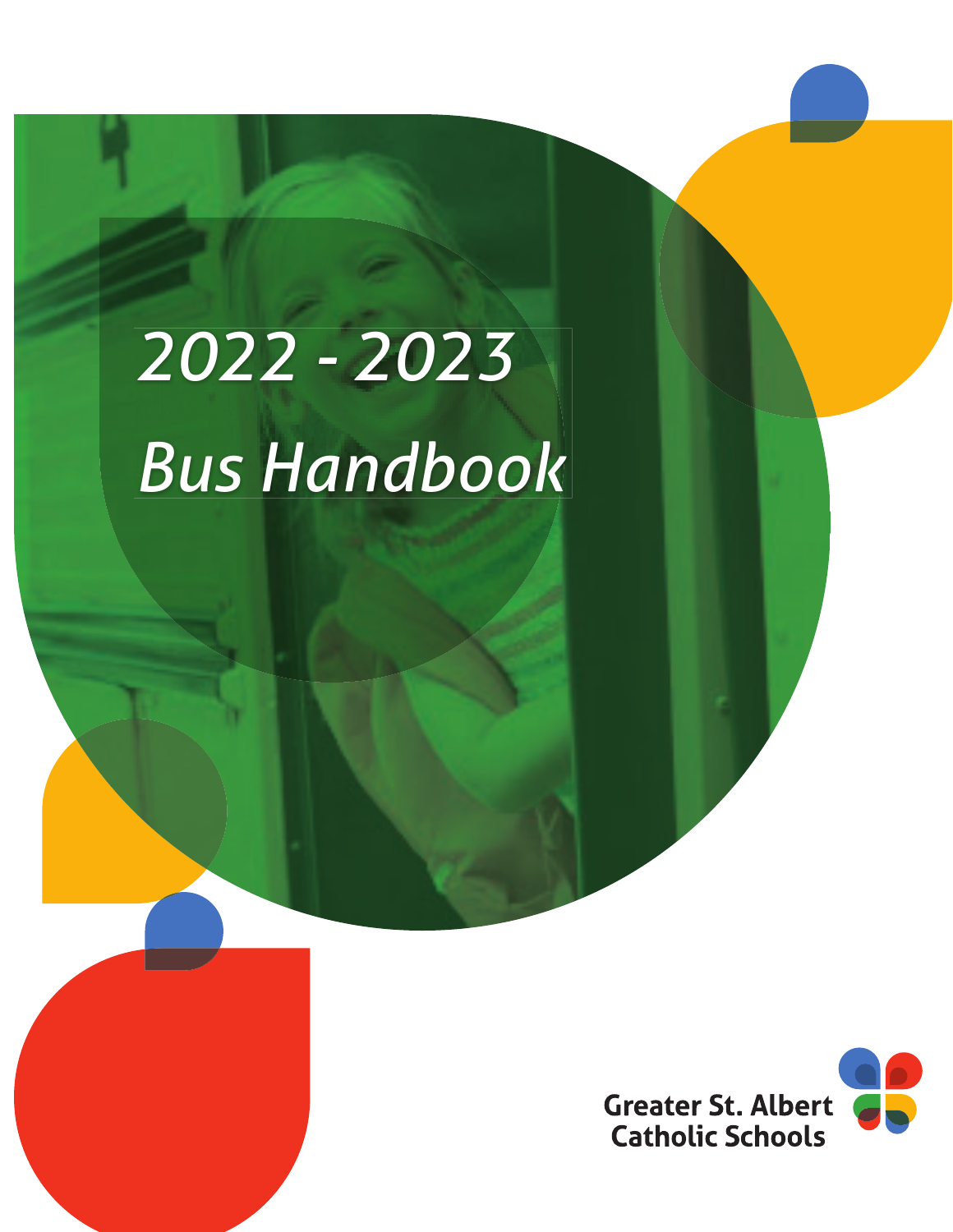## **Table of Contents**

| How to apply for busing             | page 3       |
|-------------------------------------|--------------|
| How to cancel busing                | page 4       |
| Fees                                | page 5       |
| Inclement weather policy            | page 6-8     |
| Inclement weather procedures        | page 9       |
| Large Items on a bus (restrictions) | page 10      |
| Pre-K transportation information    | page 11-12   |
| <b>Helpful Suggestions</b>          | page 13-14   |
| <b>Student Conduct</b>              | page 15      |
| FAQ's / Questions                   | page 16 - 19 |

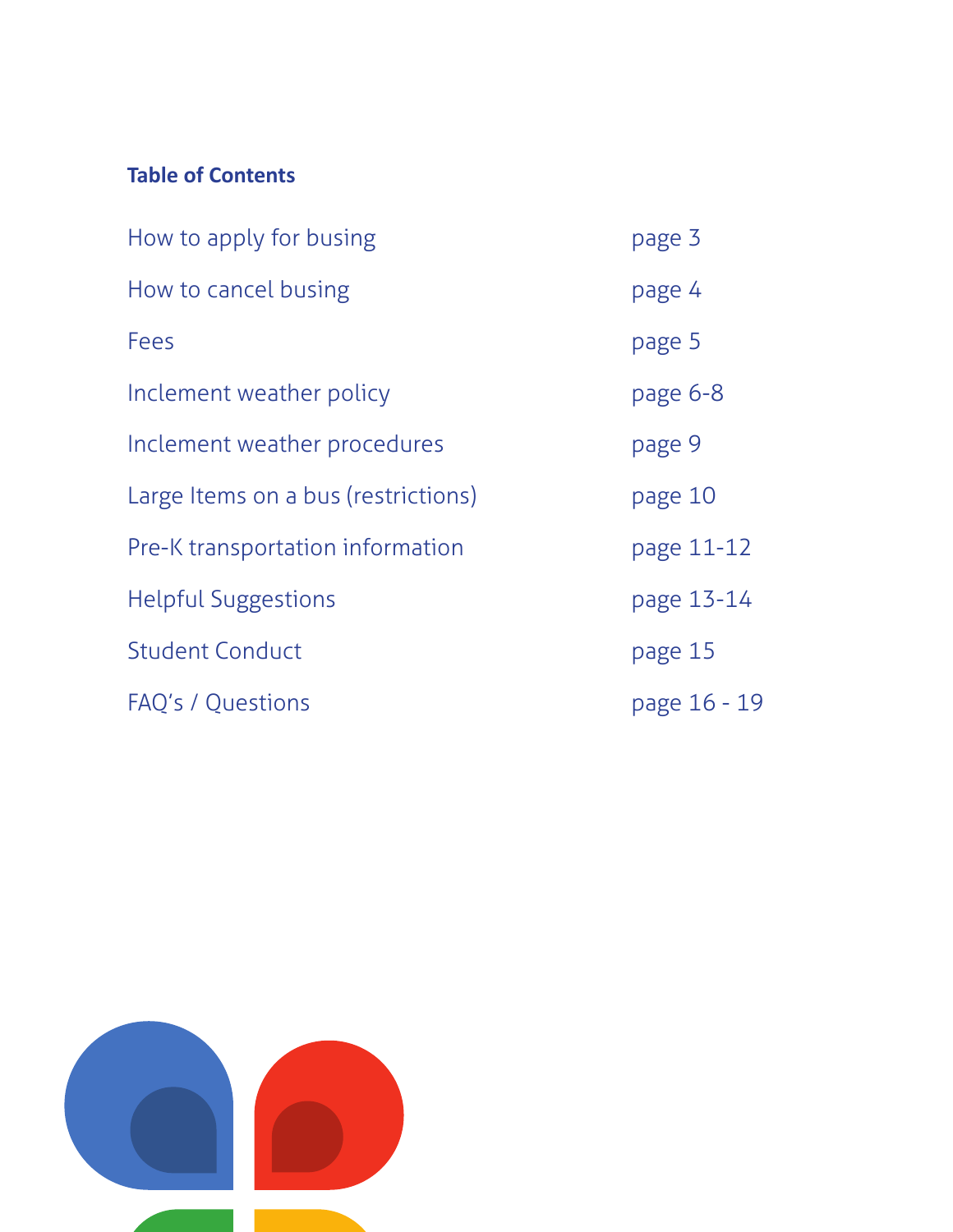

 **Please note applying for busing is a separate registration from your school application. To Apply for busing please use the following link: Parent Portal**

 **Go to Online Forms and requests then choose the Bus Application Form**

| <b>Greater St. Albert</b><br><b>Roy Miles Ad</b><br><b>Catholic Schools</b><br>Environmental which Environmental Countries and Interfaces<br><b>INSTANT</b><br>in Telecombiness<br><b>Infinant Information</b><br>Which Island do Limited?<br><b>Renault Royler</b><br>Carlo I Window in Mine<br><b>Region classics</b><br>class on son<br>Total Total - Preference School<br><b>RiBusPlanner</b>                     | Click on Log In                                                                                                                                                 |
|-----------------------------------------------------------------------------------------------------------------------------------------------------------------------------------------------------------------------------------------------------------------------------------------------------------------------------------------------------------------------------------------------------------------------|-----------------------------------------------------------------------------------------------------------------------------------------------------------------|
| <b>Greater St. Albert</b><br><b>Ballista</b><br><b>Catholic Schools</b><br><b>Stedishmann Wet Stedes Steely Carl Straight Metalling</b><br><b>Super</b><br><b>Wilse hows and hersen</b><br>Log In<br>1 Janette to                                                                                                                                                                                                     | Log In or create a NEW account to access our<br>online forms and requests                                                                                       |
| istant that finished<br><b>Greater St. Albert</b><br><b>Box Adams</b><br><b>Catholic Schools</b><br>re Ade- forest<br>the interpretation part in the<br><b>My Students</b><br><b>Part Hotel</b><br>Meda Shimo<br>Cap 1 Kide a Band<br><b>Farmed Flasher</b><br><b>Solicie France and Bower</b><br><b>Business (Conserve)</b><br><b>Root Crews Systems Administration</b><br>control of the party<br><b>BusPlanner</b> | Under Parent you can update and add your<br>student's information by going to my<br>students.<br>Access the Bus Application under Online<br>Forms and Requests. |

New families to the Division applying for transportation, please access the Online Forms and Requests located on the main page banner under PUBLIC to access the bus application for

If you do not know your child's Alberta Education ID # please fill in the AB ED ID field with 000000000. This will only work for a **NEW** student who is not already in the system.

Example Below

| Greater St Albert Catholic Schools | ٠ | Bertha Kennedy Catholic School | . . |            |
|------------------------------------|---|--------------------------------|-----|------------|
| Student Last Name                  |   | Student First Name             |     | Birth Date |
| DOE                                |   | <b>JOHN</b>                    |     | 2007-09-01 |
| Alberta Education/ID #:            |   |                                |     |            |

If you need assistance, please call the transportation department at 780-459-7711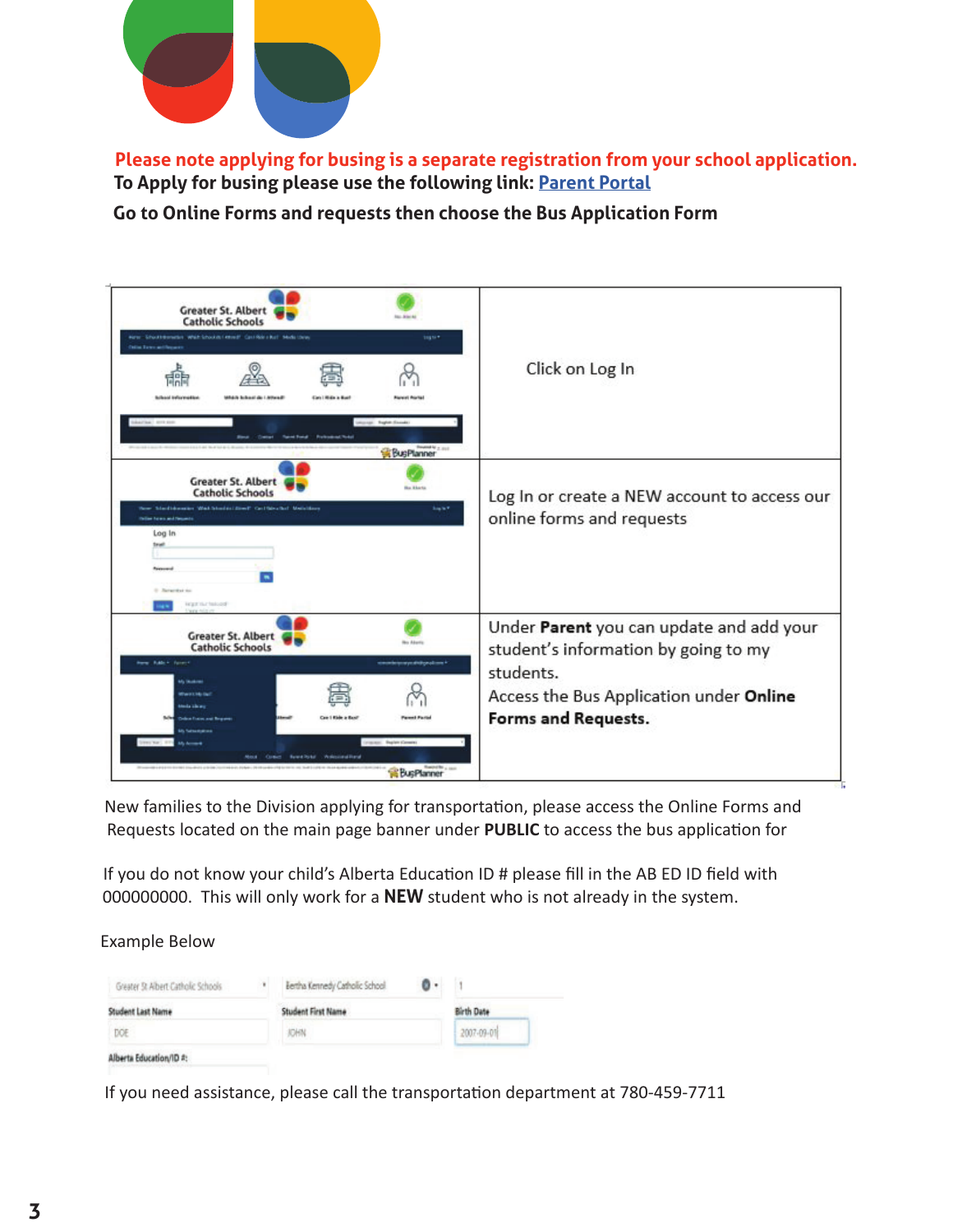## How to Cancel Your Child's Busing

Step 1. Complete and submit the online Bus Cancellation form in Parent Portal

Step 2. Return your child's bus pass to the school office to return to Transportation

Please note that notification of cancellation can only be made by the above 2 steps being completed.

**The notification of a bus driver or the child not riding the bus or not scanning does not constitute cancellaƟ on and will not result in a reducƟ on of fees or a refund.** 

Cancellation has been communicated only upon completion of step 1 & step 2. After cancellation is completed transportation will evaluate if the student is eligible for a refund or reduction of the fees assigned to your child's School Cash online account.

#### Will I receive a refund?

1. If your child is remaining in the Division and will no longer need to take the bus you may be refunded full months remaining if the following is met:

a) You have completed and submitted the required bus cancellation form prior to the last day of January of any given school year.

b) The bus pass has been returned to transportation via your child's school.

2. If your family is moving from the Division to attend another school ouside of the Division, once both the physical bus pass and form has been submitted through the Parent Portal, you **MAY** be refunded full months remaining in the year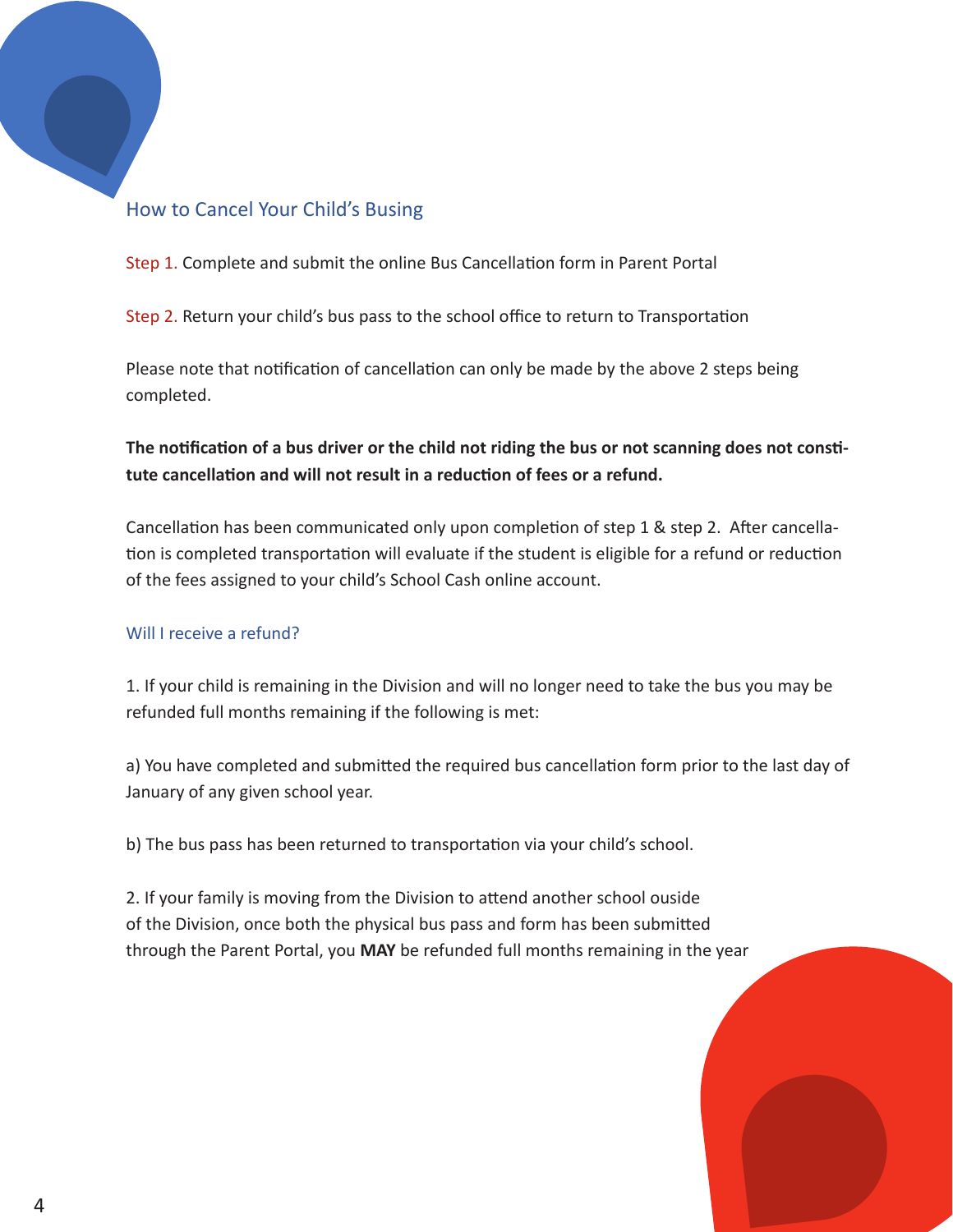

## **2022/2023 Fee Schedule below.**

| <b>URBAN K-12 Pass</b>                       |                       |
|----------------------------------------------|-----------------------|
| Individual over 2.4 KM to designated school  | \$313.00              |
| Individual under 2.4 KM to designated school | \$345.00              |
| * Access to 2nd bus fee                      | 50% of applicable fee |
| Family (3 or more)                           | \$960.00              |
| Cross Boundary (Contact us for information)  | \$485.00              |
| Cross Boundary Access to 2nd bus             | \$243.00              |
| Replacement pass                             | \$15.00               |

## **RURAL K-12 Pass**

| Individual over 2.4 KM to designated school  | \$255.00              |
|----------------------------------------------|-----------------------|
| Individual under 2.4 KM to designated school | \$345.00              |
| *Access to 2nd bus fee                       | 50% of applicable fee |
| Family (4 or more)                           | \$960.00              |
| Cross Boundary (Contact us for information)  | \$485.00              |
| Cross Boundary Access to 2nd bus             | \$243.00              |
| Replacement pass                             | \$15.00               |

5

#### **Please Note:**

Kindergarten noon transportation will be provided to only those schools who have five (5) or more students registered in a.m kindergarten requesting noon transportaƟ on

\* Cross Boundary and Out of Division families are not eligible for family fee rates.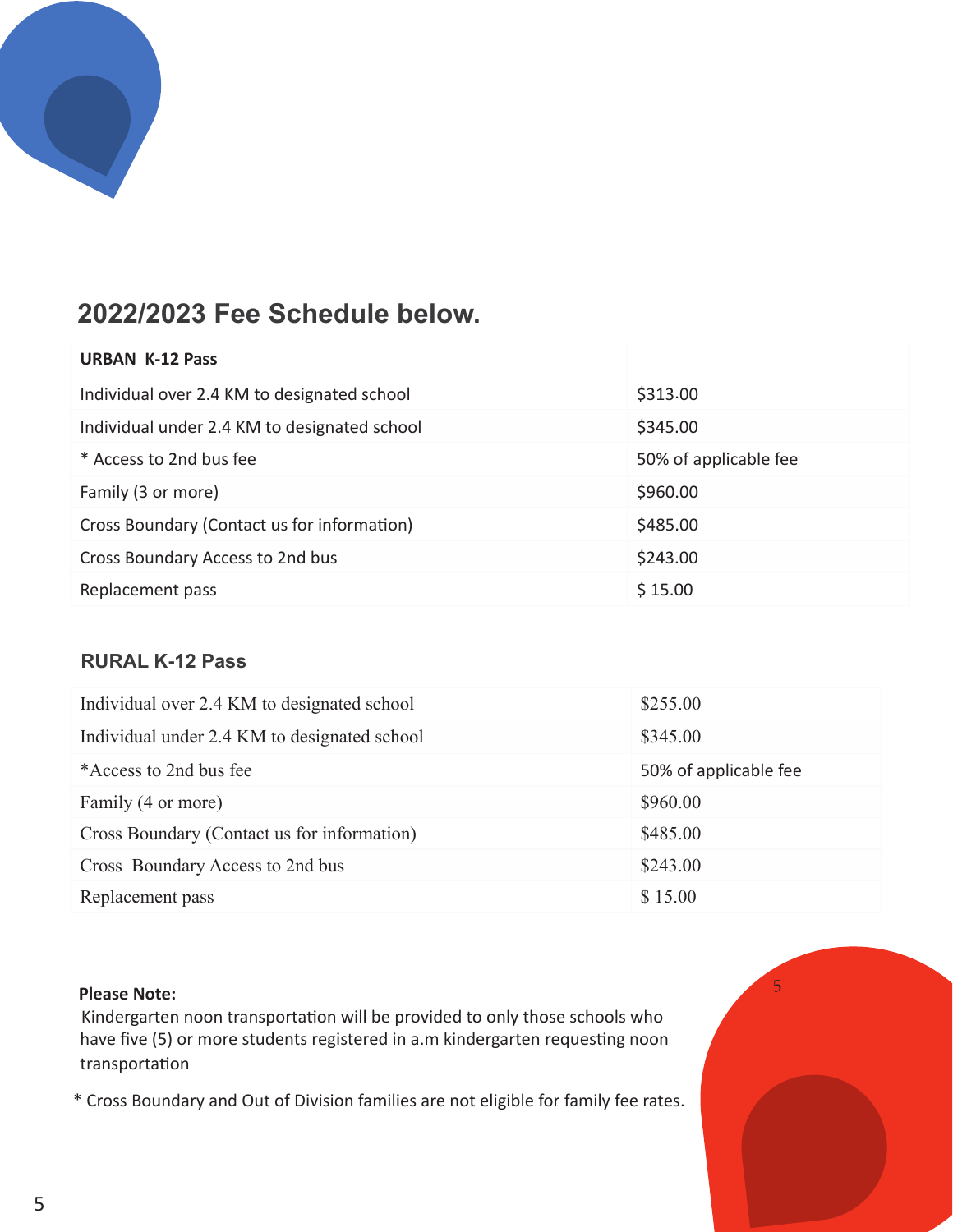## INCLEMENT WEATHER

#### **Background**

The Division believes that, schools should remain open during inclement weather; however, it recognizes that weather conditions may result in school closures, early dismissals and/or adjustments in regular bus schedules.

#### Guidelines

1. The Superintendent or Secretary-Treasurer have the authority to suspend school bus service and/ or close schools in the Division when weather conditions constitute a hazard to the safety of students and staff.

2. Parents and school bus operators shall be advised annually of the procedures used when the suspension of bus services, early dismissal or school closure is necessary. Parents are to be asked to listen to local radio broadcasts and check the Division's website at www.gsacrd.ab.ca for up-to-date information regarding the cancellation of bussing.

3. A rural school bus operator shall not operate the school bus if, in his/her opinion, road or climatic conditions are of a nature that would make the operation of the bus hazardous to the safety and well being of the school bus passengers.

4. Parents shall ensure that their children who are passengers on a school bus are properly dressed in accordance with prevailing or potential weather conditions.

5. During inclement weather which forces the cancellation of rural bus operations only, schools will remain open.

6. Staff are expected to be in school on days when schools are closed for students, except when roads are impassable or public transportation facilities are suspended. Staff members are asked to listen to local radio broadcasts for precise information. Special arrangements may be required on days when Alberta Education diploma and achievement tests are scheduled.

7. In extreme weather conditions, the final decision to send a child to school or to the bus rests with the parents even though buses and schools may be operating.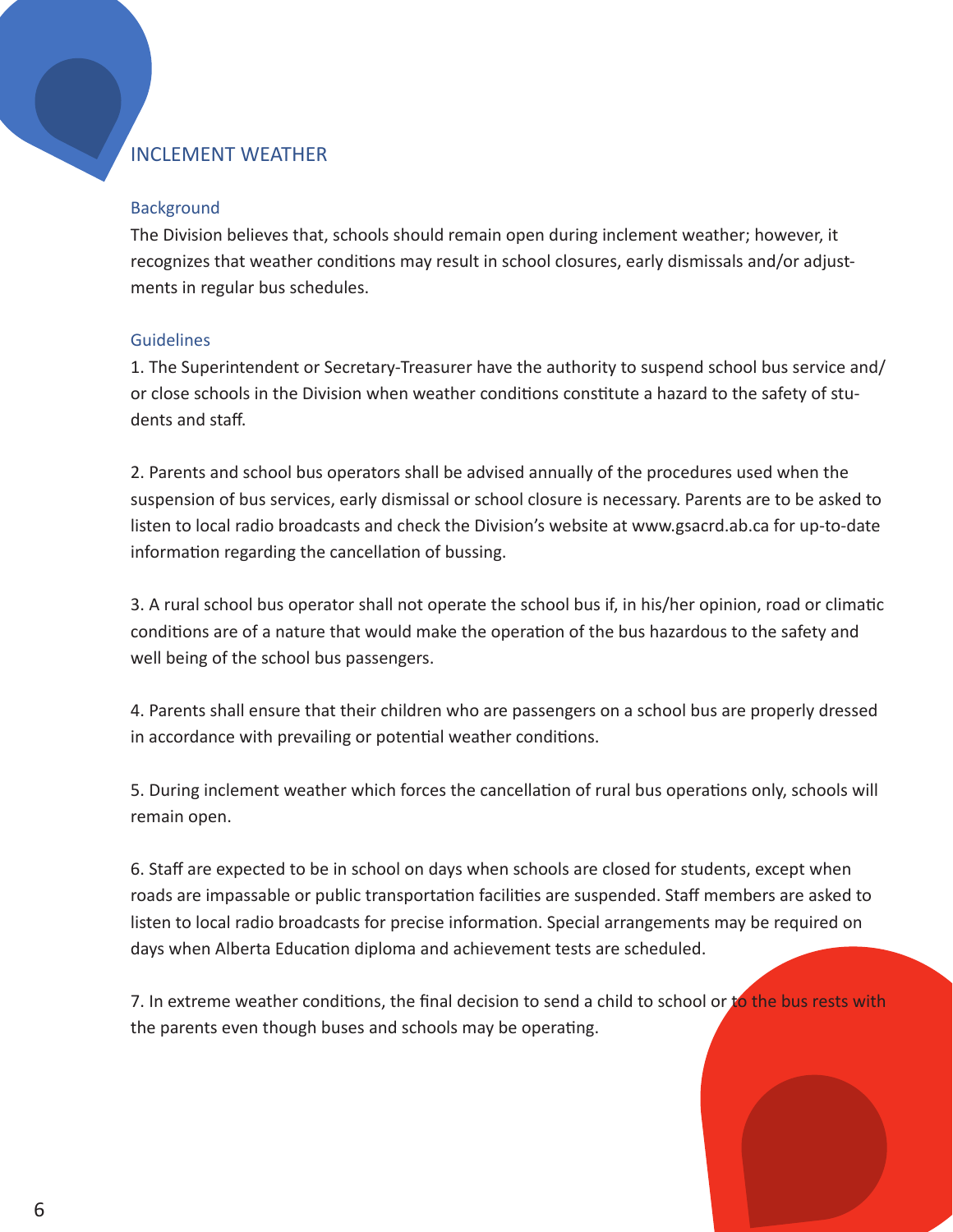#### **Procedures**

1. The Superintendent of schools, or designate, shall direct a Division-wide suspension of rural school bus service in every instance where, in his/her opinion, climatic and/or road conditions constitute a significant hazard to the safety and well being of school bus passengers.

1.1 Road conditions on Highway 2, designated as "POOR" by AMA - Edmonton Region Road Reports may constitute a significant hazard to the safety and well-being of school bus passengers, and may result in cancellation of service.

2. Rural school bus service shall be suspended on all days which the forecast temperatures in the affected area is equal to or colder than minus forty (-40) degrees Celsius (including wind chill).

2.1 The temperature shall be that forecast by Environment Canada. The visibility shall be less than 1 kilometer, as determined by Environment Canada.

3. A school bus operator shall not operate the school bus at the start of a school day if, in his/her opinion, road or climatic conditions in his/her area of service are of a nature that would make the operation of the school bus unsafe.

3.1 Whenever a school bus operator decides, at the beginning of a school day, that he/she will not operate his school bus, he/she shall immediately notify the director of transportation services, the Principal of each school to which he/she provides service, and the parents of each child on the route of his/her decision.

3.2 Whenever a school bus operator determines that hazardous road or climatic conditions may arise during the course of a school day, he/she shall contact the Secretary-Treasurer or designate and request the release of students who ride on the bus. The school Principal shall release such students when requested by the Secretary-Treasurer/designate. The Principal of the school may call the Secretary-Treasurer/designate and request the bus contractor be contacted to release students due to hazardous conditions.

3.3 A school bus operator may determine during the course of the route that road or climatic conditions make it unsafe to continue on the route. In this circumstance, the school bus operator shall attempt to park the bus in a safe location off the traveled road allowance. He/She shall immediately attempt to establish radio contact with school authorities so that parents can be informed of the circumstances and location of their children.

4. Should a bus breakdown occur in the morning, the bus operator shall contact the Secretary-Treasurer or designate as soon as possible so that the message can be relayed to the schools.

5. Passengers will be required to have on their person, proper outer wear, headgear, mitts and footwear.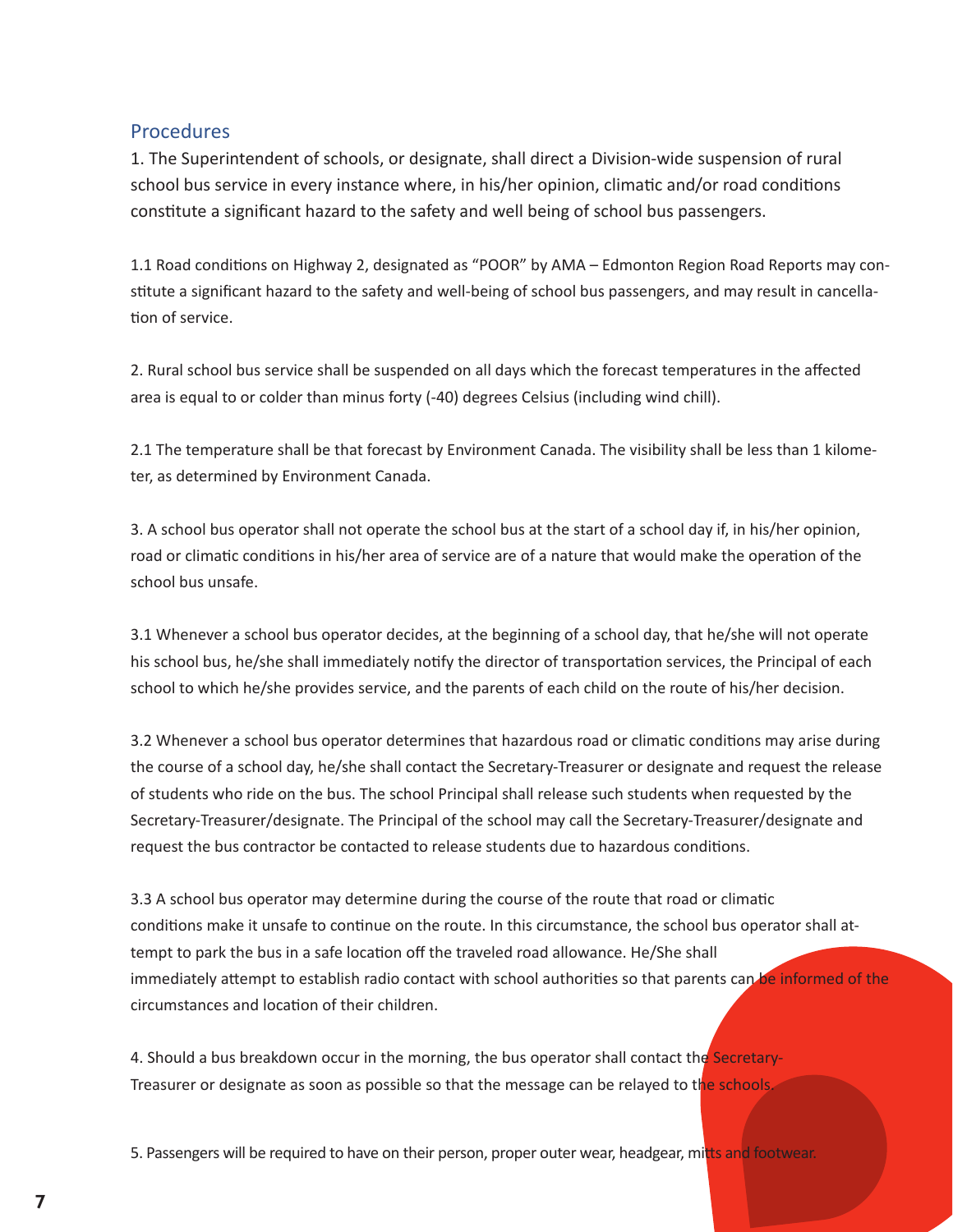6. The Superintendent or designate will contact school administrators informing them of any cancellation.

7. The Principal is responsible for arranging for school staff to be available at the school during school closures to answer the phones and to provide reasonable measures for students to return home safely.

7.1 For those days when roads are impassable or public transportation facilities are suspended or weather conditions constitute a hazard to the safety of staff, the Principal will develop annually a plan that will identify which staff can be present at the school to receive students who arrive at a school to ensure a safe return to their home.

7.2 The Principal will communicate the plan to staff at the first staff meeting of each school year.

8. The supervisor of operations services will be responsible for ensuring that at least one member of the custodial or maintenance staff is available at each school and the Division office.

9. The Superintendent or Secretary-Treasurer is responsible for arranging for a staff member to be available at Division office to answer phones.

10. The Principal is responsible for informing parents and students about inclement weather procedures.

11. For all students accessing transportation services, the Secretary-Treasurer will advise parents/ guardians the status of transportation operations and school closures via one or more of the following methods: automated phone notification system, radio, television, and/or website messaging. In each instance, these announcements will be made the preceding evening or between 6:00 a.m and 7:00 a.m. on the same day that bus services are to be suspended.

Announcements of any cancellations will be broadcast on the following radio and television stations:

- Television Stations: Global, CityTV, CTV

- AM Radio Channels: 630, 740, 840, 1260
- FM Radio Channels: 91.7, 92.5, 94.9, 95.7, 96.3, 97.3, 99.3, 100.3, 101.7, 102.3, 102.9, 103.9, 104.9, 107.1

It is recommended that two or more broadcasts be heard to ensure accuracy.

12. It shall be communicated to parents that it is very important they make advance, adequate provisions for their child(ren) in the event that weather or mechanical difficulties may:

- 12.1 Force suspension of regular bus service.
- 12.2 Cause early dismissal of students.
- 12.3 Result in a bus being more than ten (10) minutes late for a scheduled stop.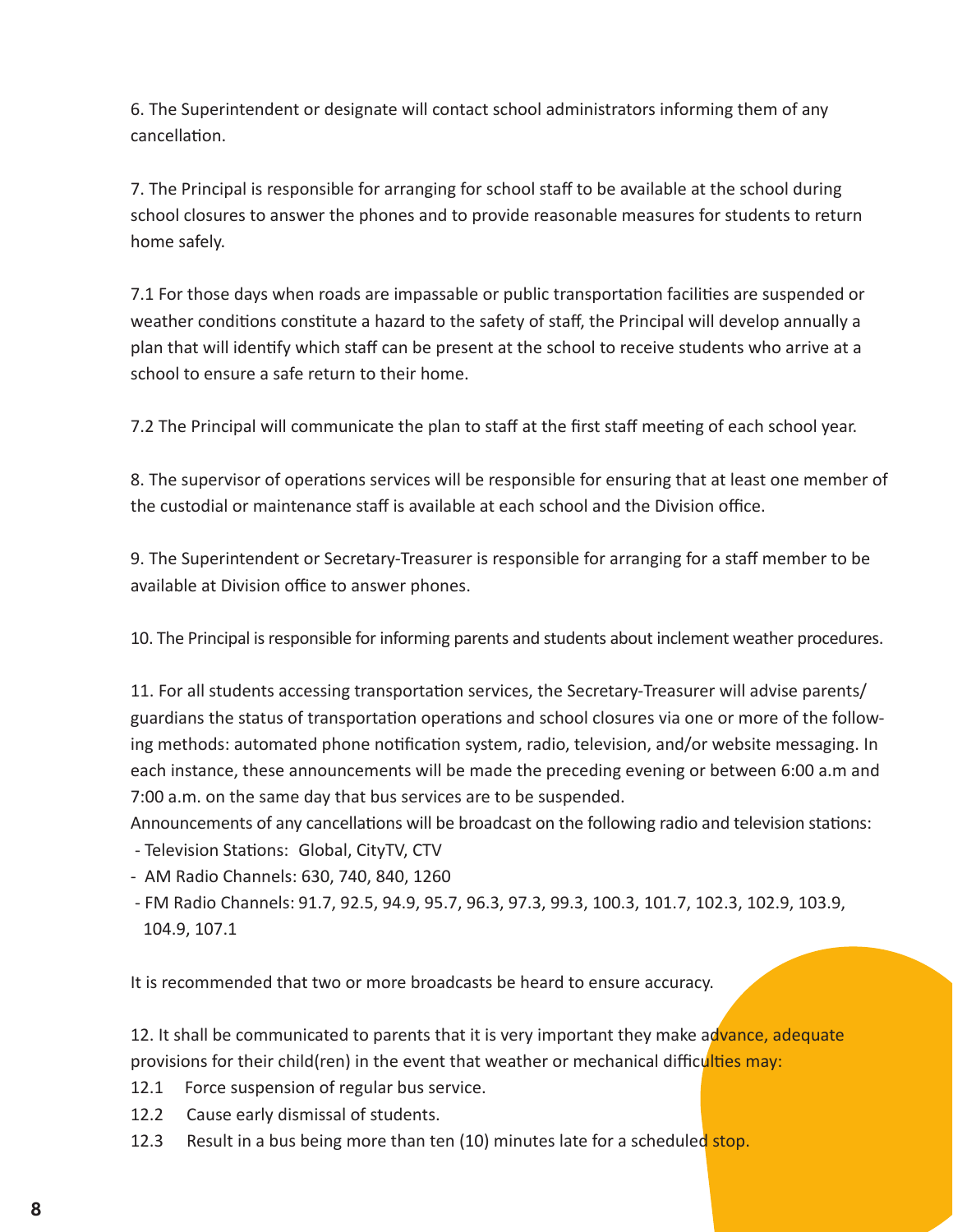#### INCLEMENT WEATHER PROCEDURES

The Transportation Department would like to remind parents that Greater St. Albert Catholic Schools and its contractors strive to provide the best transportation service possible. The following are some safety tips for your consideration during inclement weather:

• Ensure your children are appropriately dressed for the cold weather in case the bus is unavoidably delayed or cancelled.

• Have a back-up plan to get your children to school in the event your bus does not arrive for your scheduled departure time. It is suggested that children wait no more than 10 minutes past the departure time at their stops before returning home.

• If parents drop their children off at their bus stop in the morning, it is suggested that parents wait with their children until the bus arrives.

• On mornings when weather conditions are poor, parents will receive an automated notification via telephone between 6:00 a.m.  $-7:00$  a.m. (and other times throughout the day/evening) of any announcements regarding delays or cancellations of bussing. Parents can also:

As the primary source of information, check the Division Parent Portal for notices when cancella-Ɵ ons occur OR

listen to the following Radio stations:

• AM Radio Channels: 630, 740, 790, 880, 1260

• FM Radio Channels: 91.7, 92.5, 96.3, 97.3, 100.3, 103.9, 104.9 OR watch the following Television stations:

- Global, CTV OR
- parents can also obtain information directly by accessing the Parent Portal. St. Albert:
- Bus 1A 35A: Cunningham Transport (1986) Ltd. 780-458-3255
- Bus 40A, 42A Southland Transport 780-455-8222
- all kindergarten in St. Albert; Cunningham Transport ( 1986) Ltd.– 780-458-3255

#### Morinville:

- M01, M06-M14 Southland 780-455-8222
- M02-M05 Autobus Frechette 587-985-3714
- Kindergarten: MK1 & MK2 -Southland 780-455-8222 Legal:
- Bus L1, L2, L3 Harold's Bus Lines 780-939-2067
- Bus L4, L5, L6, L7K Southland 780-455-8222

In extreme weather conditions, the final decision to send a child to school or to the bus rests with the parents even though buses and schools may be operating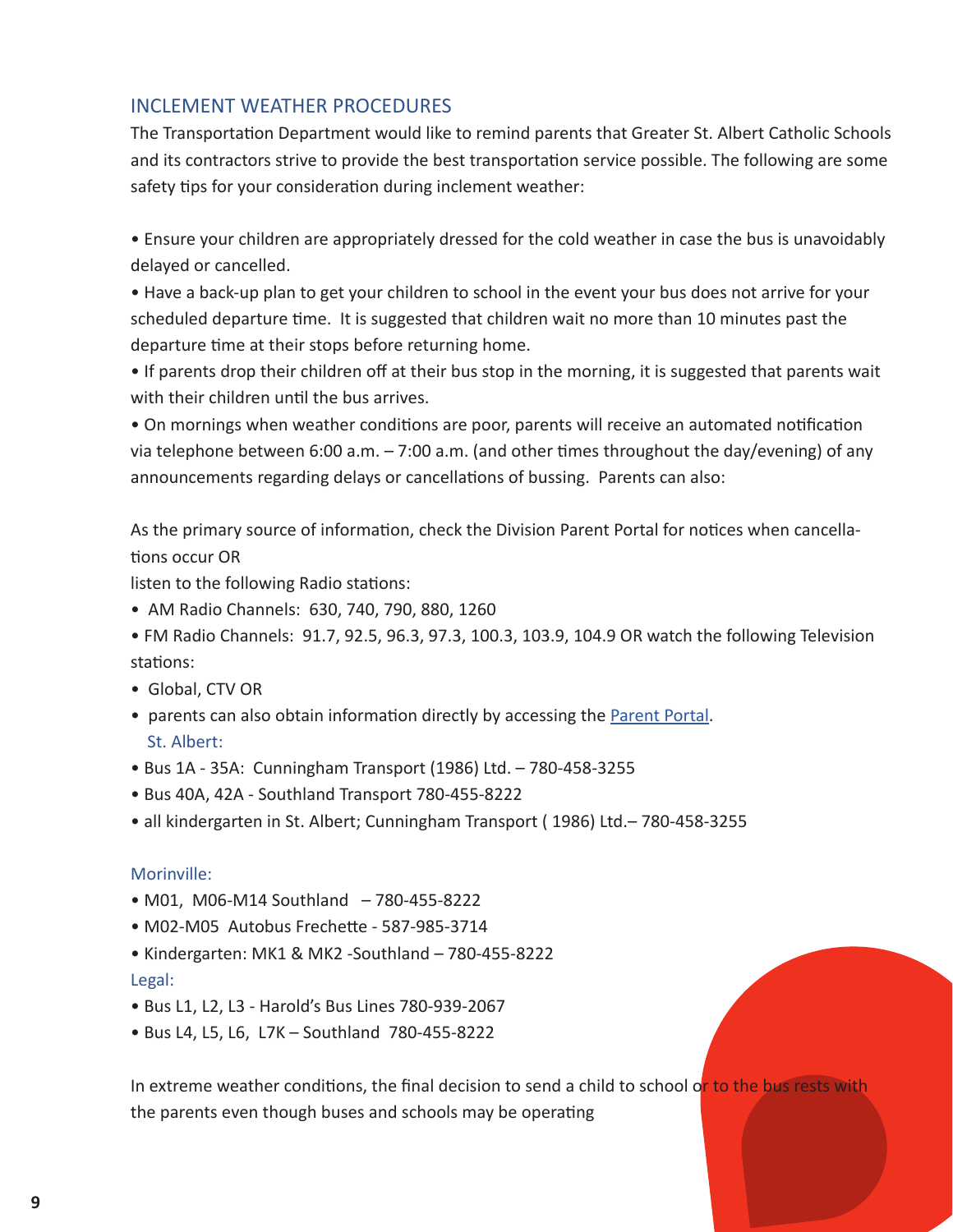## LARGE ITEMS ON THE SCHOOL BUS

Please be aware that large items cannot be transported on school busses. According to the School Bus Operation Regulation (16) of the Motor Transport Act, large items cannot be carried on school busses unless they can be secured and do not block the aisles.

The School Bus Operation Regulation of the Motor Transport Act (437/86) states the following: Luggage equipment and tools

16(1) When luggage, equipment or tools are carried on a school bus they shall not be carried in the interior of the school bus.

 $(2)$  Not withstanding subsection  $(1)$ , where it is not practical to carry luggage, equipment or tools other than in the interior of the bus they may be carried in the interior of the school bus if they: a. Are stored under the seats where possible

b. Do not block the aisles or emergency exits, and

c. Are stored, lodged or secured in such a manner so that they cannot be dislodged or move about when the brakes of the school bus are applied, during acceleration of the school bus or in the event of an accident involving the school bus.

(3) The person operating the school bus shall ensure that any luggage, equipment or tools carried on the school bus are transported in accordance with this section. AR 437/86 s16

This means that Greater St. Albert Catholic Schools and their contractors are required to adhere to the regulations and policies regarding the safety and well-being of their students while riding on school buses. Tubas, trench horns, guitars, saxophones, trombones, hockey sticks, hockey bags, skateboards, curling brooms, etc., would not be allowed on the busses. Articles must be held on a student's lap, not go into the aisle, above the seat or into another student's space.

As seats are 39" wide and there are often three students to a seat, the article should not be more than 13" x 13" x 23".

This would apply to busses that regularly transport students to and from school on fixed runs.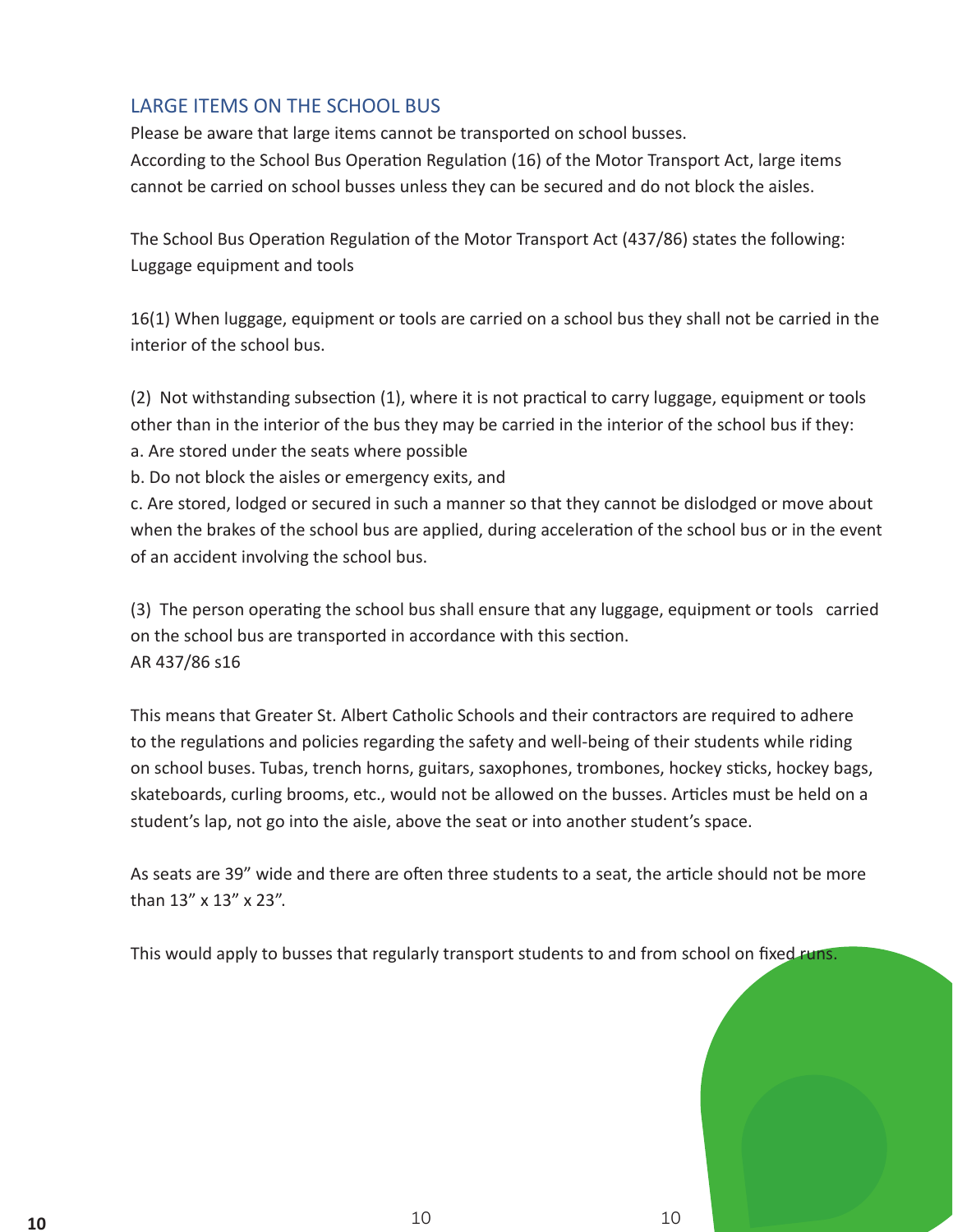## PRE-KINDERGARTEN / PRE-SCHOOL AGE PROGRAMS TRANSPORTATION

The Board of Greater St. Albert Catholic Schools does not transport young students to pre-school age programs due to the following reasons:

1. School busses have been designed for school age children, not for young children (2 ½ to 5 years old).

2. The latest findings of NHSTA (National Highway Safety Transportation Administration) indicate that pre-school age children should always be transported in car seats.

a. Recent school bus crash tests with pre-school age children indicate that these young children always be transported in car seats.

- b. Pre-school age children are too small for compartmentalization (see 3)
- c. They often cannot climb up the steps onto the bus
- d. They often cannot climb up into the seats
- e. They cannot see out the window
- f. They often do not stay in their seats
- g. There can be management and safety problems if the students do not remain seated
- h. School buses were never designed for these young children

3. School busses are designed using compartmentalization as the means of protection for school age children. This is information from Transport Canada:

"Federal standards currently call for high  $\neg$  backed seats made of soft, energy-absorbing materials to retain occupants in their place in the event of an accident. Information from all types of school bus collisions demonstrates that the current school bus design provides a high level of protection to occupants. Based on its accident research analysis, Transport Canada has determined that seat belts may actually adversely affect the safety of children on school buses. For example, school bus crash tests conducted by the department revealed that lap ¬belted occupants would be more likely to sustain serious head and neck injuries than would unbelted occupants in frontal collisions. The department also believes that combination lap and shoulder belts could pose problems, because they cannot be adjusted to safely restrain smaller children and any slackness could injure a child. In addition, these seat belts would require the presence of stiff seats for installation, which could cause injury to an unbelted child." www.tc.gc.ca/roadsafety/bus/schoolbus/BUSBELTS\_e.HTM

4. Adding seat belts to buses manufactured without them would not be CMVSA (Canadian Motor Vehicle Standards Association) approved and presents the following concerns:

a. The manufacturer of the school bus would have to be contacted to see if retrofitting lap belts is plausible and safe and that the installation is in accordance with the manufacturer's specifications.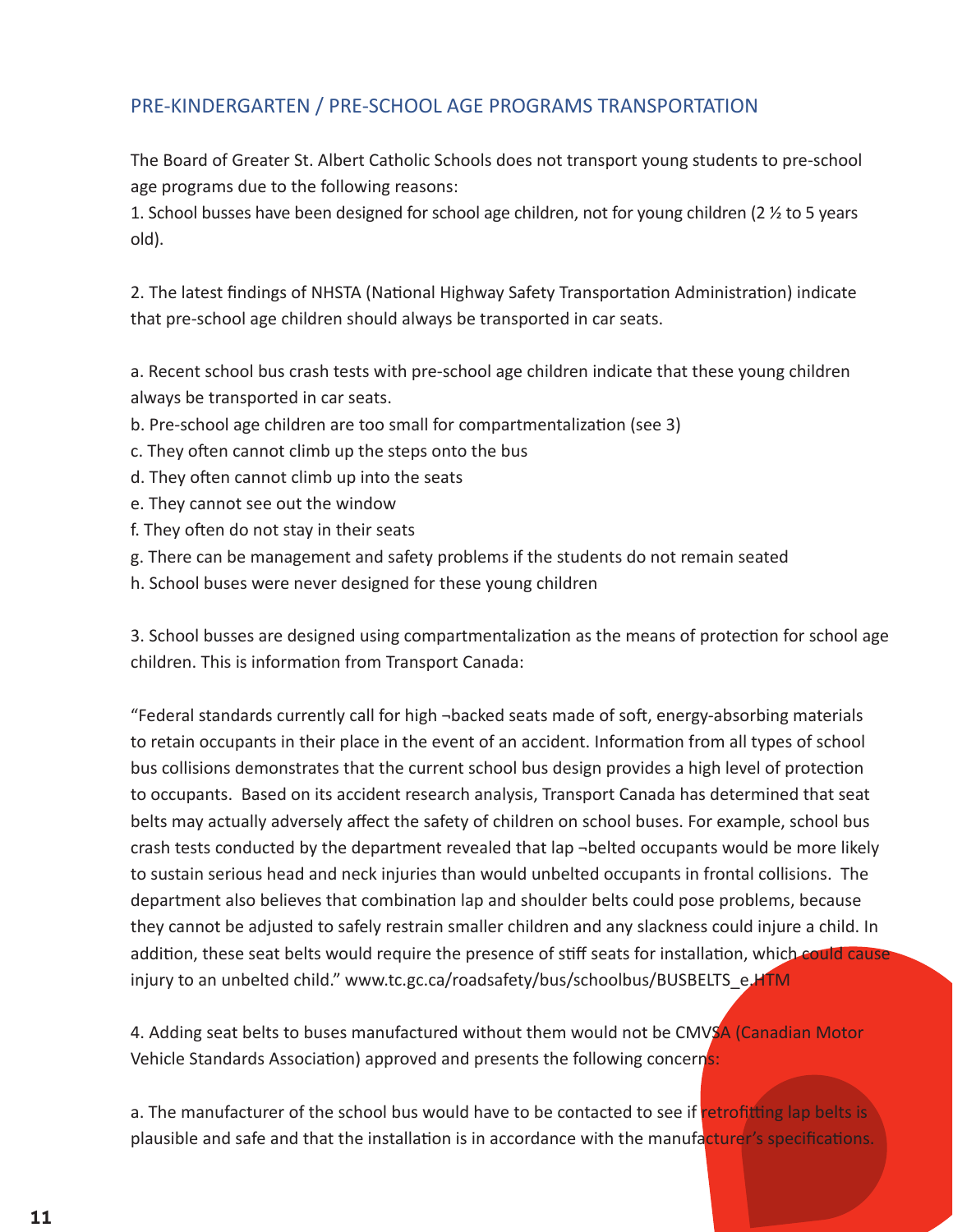b. If a school bus is retrofitted with seat belts, the school bus owner must ensure that seat spacing is sufficient for the CSRS (Child Safety Restraint Seat) to be used. Compartmentalization calls for the bus seats to be spaced close together. If a seat belt/car seat assembly is used, the seats should be farther apart.

c. The school bench seat does not have the same construction due to compartmentalization than passenger cars have which are firmer to accommodate seat belts and car seats.

d. Car seats must be correctly installed, i.e. rear anchor points, and must be the correct size for the child's height and weight.

e. Someone must be responsible for ensuring the child is secured in the car seat and the car seat correctly installed according to the manufacturer's instructions. Due to the number of car seat manufacturers this poses a problem for drivers to be knowledgeable on all brands of f. car seats.

g. No students should be placed in the seats directly behind students who have been secured. h. A written safety plan must be in place on how to evacuate pre-school age children in CSRS in the event of an emergency.

5. The Alberta School Board Insurance Exchange provider for vehicle insurance, Lloyd Sadd, has indicated they highly recommend a monitor be assigned to the bus if it is transporting pre-school age children.

School Boards are not obligated to provide for the transportation of students to pre-school programs within their divisions. However, as there is some transportation funding available Greater St. Albert Catholic Schools will access the funding if parents wish to enter into a Transportation Agreement with the Board. A number of school divisions within Alberta are also reviewing their policies and procedures regarding transporting pre-school age children in school busses that are manufactured without proper tether attachment ready seats.

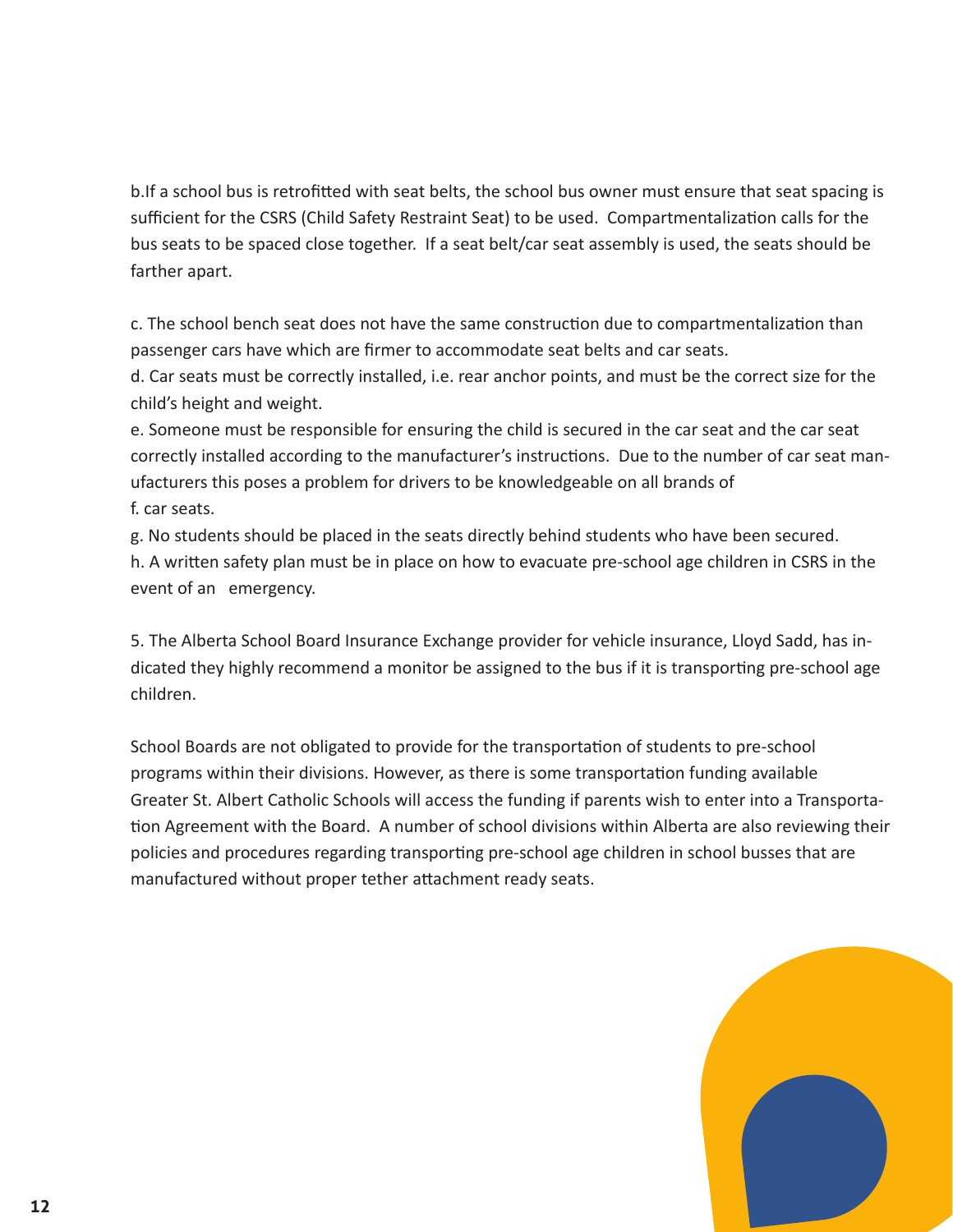## STUDENT CONDUCT

A safe ride depends on the bus driver being able to give his/her full attention to watching the road. Distractions and disturbance make it increasingly difficult for drivers to concentrate on safely transporting students to and from school.

Students riding on the bus must remember that they will be held accountable for their conduct on the school bus. Continued violation of any of these rules may lead to the loss of riding privileges.

1. The driver is in full charge of the bus and his/her directions must be obeyed.

2. The driver will report any misconduct to the school principal, who will take appropriate action.

3. Students must always scan their bus pass every day to board their assigned bus, and are only permitted to ride the bus they are registered to.

4. The driver may assign specific seats to students at any time. Kindergarten and Grade 1 students sit in the front seats.

5. Students must not extend arms or heads out of windows, try to get on or off the bus, or move around within it while the bus is in transit.

6. Students must not throw paper or other waste materials on the floor or out of the windows of the bus.

7. While on the bus, students must conduct themselves in a quiet and courteous manner, showing consideration for the comfort and safety of others.

8. Scuffling, fighting, eating, drinking, smoking and the use of obscene language on the bus are prohibited.

9. If the bus driver feels that student behavior on the bus is not allowing for the safe travel of the route, the driver will return the bus to the school of origin and contact transportation to have an administrator meet the bus when they arrive.

10. Students causing willful damage to a bus will be held fully accountable.

11. Articles that cannot be stored in a gym bag or backpack, such as snow skis, skateboards, tubas, hockey sticks, guitars, etc., will not be transported. Parents are responsible for the transportation of these items. Ice skates are to be in a gym bag or backpack with the blades covered. A plastic or paper bag is not acceptable.

12. Loose articles such as baseballs, golf balls or marbles cannot be transported on the bus. If a student wants to bring these types of articles to school, the articles must be securely contained within a gym bag or backpack. Coat pockets or cloth sacks are not acceptable.

13. No animals will be transported on a bus unless a service animal.

14. No firearms or knives will be transported.

15. Students should go directly home from the bus stop at night.

16. Kindergarten and Grade 1 students must be met by a parent/guardian, in the safety zone, at the bus stop, in order to be let off the bus.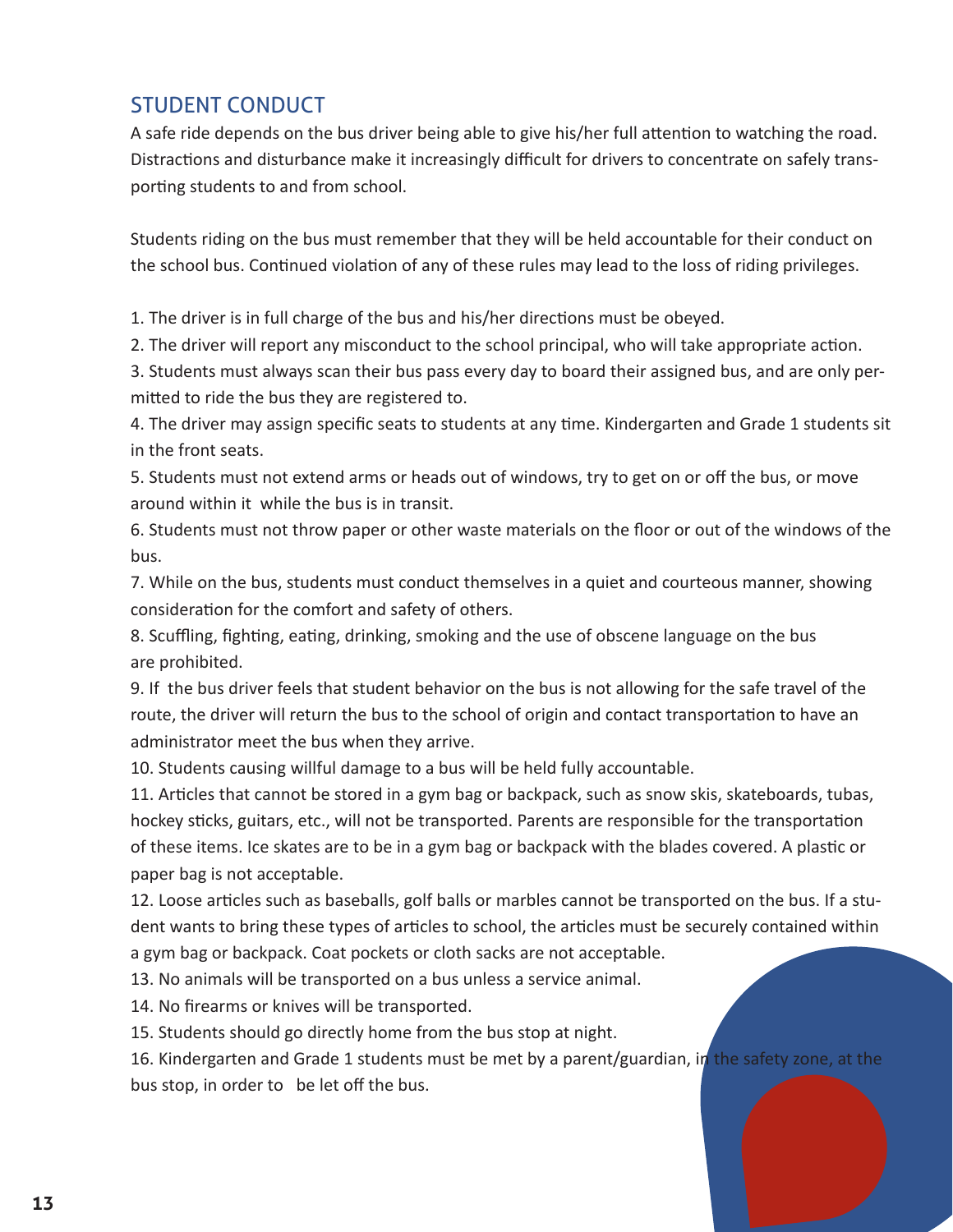## GREATER ST. ALBERT CATHOLIC SCHOOLS TRANSPORTATION FAQ'S & QUESTION

#### **What does "designated school" mean?**

A designated school is one in which the Board has directed the student to attend; based on where they live (school attendance boundary) or by a program they are enrolled in. All students within the Division boundaries are designated to a school.

#### **What are Provincial Regulations regarding walk distances for students?**

The School Act states that students who reside more than 2.4 km from their designated school are eligible for school bus transportation to their designated school.

#### **Who is eligible to ride the bus?**

Alberta Education defines eligible students for transportation funding as those residing greater than 2.4 km from their designated school. The Division may provide transportation to students who require special programming, or those who reside outside the walk boundary for the school. If you lve outside of the Division boundaries you may be able meet a bus within the Division to access transportation if space and time allows.

#### **AŌ er I have applied for transportaƟ on how long will it take before my child ride the bus?**

After your child is registered at the school and is in the student information software (PowerSchool), the transportation Department requires 3 to 5 school days from the date the registration is received in the transportation office before your child will be permitted to ride the bus. This time is needed to ensure that the driver has your child's information to ensure the safety of your child. To avoid any delay in service, it is recommended that you contact the transportation department prior to the date your child requires transportation to ensure your application has been received and processed.

#### **How are bus stops determined?**

School bus routes are developed annually based on registrations received by June 1st prior to the start of a school year. Student pickup and drop-off locations and timing may change from year to year based on registrants and geographical distribution. School bus routes are developed to allow the most efficient and equitable route through neighborhood streets or rural areas. This reduces ride time and allows trips to run in combination with the trips serving other schools. Every additional stop impacts the length of time students are on the bus and the number of buses required to provide transportation service. Students are expected to cross neighborhood stree ts and walk within guideline distances to and from the school bus stop. Rural students may be expected to walk to the entrance of a rural subdivision to the main road if the rare within walk guidelines. In the City of St. Albert buses will be routed to city transit stops whenever possible. These stops have been reviewed and approved to be a safe location for a bus to stop and load/unload a bus.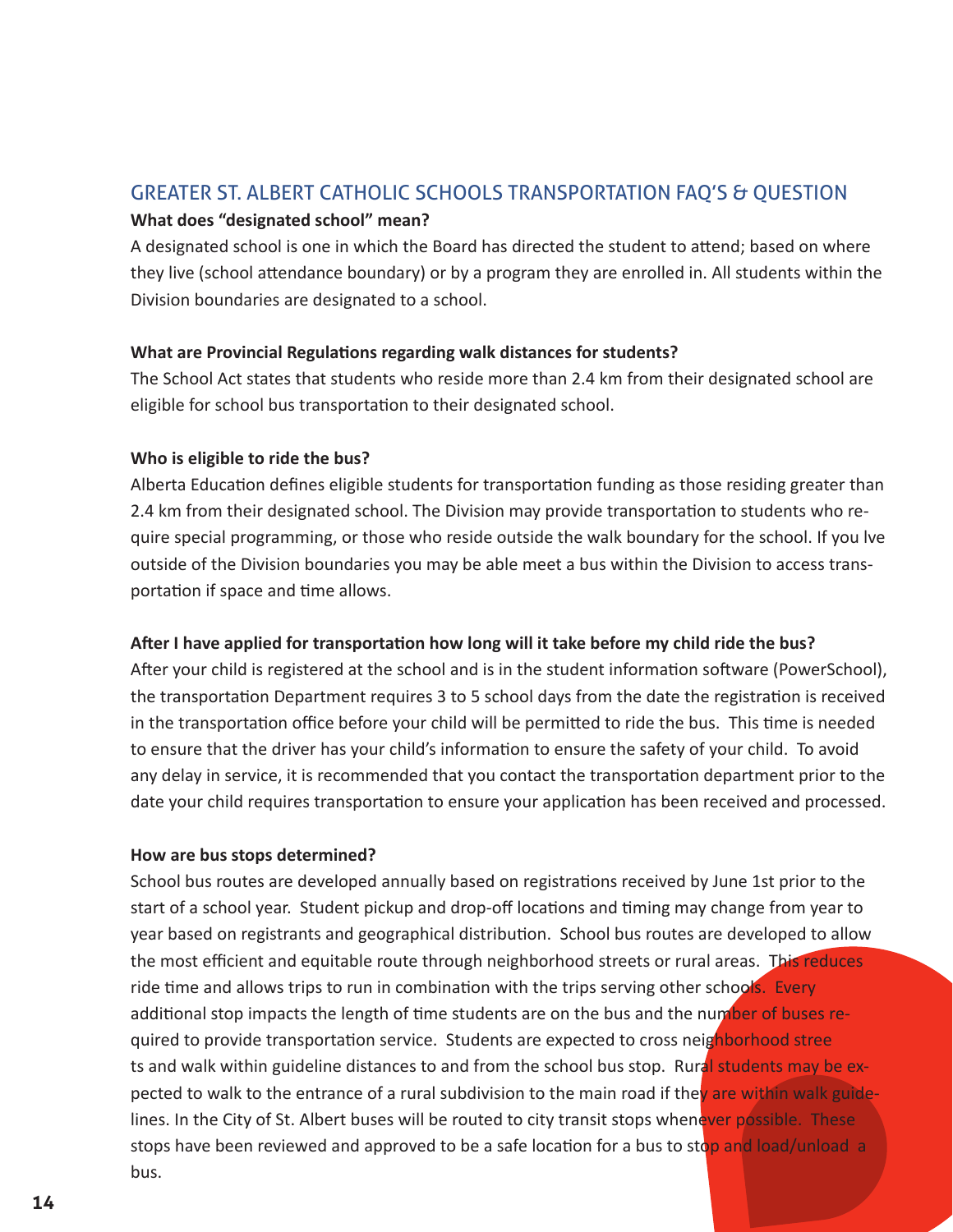#### **The walk guidelines are as follows:**

| <b>Walking Distances for eligible riders</b><br>to a bus stop | <b>Distance in Meters</b> |
|---------------------------------------------------------------|---------------------------|
| Elementary                                                    | 400 Meters                |
| Junior High                                                   | 600 Meters                |
| Senior High                                                   | 800 Meters                |

\*These distances are guidleines

\*Rural gate service is provided to those living outside of rural subdisions in the county

\*Division routing software measurements are used to determine distances and will be the defining measurement.

#### **My family lives within the Walk Boundary of their designated school can my child ride the bus?**

Walk boundaries around an Elementary school is 1KM and for Jr. /Sr. High the walk boundary is 1.6KM. Your child may still be able to ride the bus by meeting a stop already on the route outside of the walk boundary to the school. A fee will apply.

#### **Why can't the bus stop at my house, it drives right by?**

School bus transportation is not intended to be a door to door service. Student transportation must be diligent in keeping ride times to a minimum and therefore cannot stop at each student's house. The transportation department takes into consideration the age of children, the proximity of stops and accessibility of roadways. To create efficiencies, walk distances are utilized in planning bus routes and bus stops.

#### **Why does my child have to cross a busy road to access the stop location?**

School bus stops are established on the most current information available at the time the route is planned and are normally designed to serve multiple students residing near the stop. Yellow bus service ride times can be longer due to geography. Minimizing student ride times is a high priority and therefore the necessity to maintain routes along collector / main roads (which are often busy) is a necessary practice. We realize that in order to access the yellow bus service roads will have to be crossed and that an escort for the children is prudent. Student Transportation encourages and promotes the practice of all students being escorted to and from the stop locations by a parent or guardian.

#### **What time should my child be at the bus stop?**

Please ensure your child is at the bus stop 5 minutes prior to the stop time recorded on your childs parent portal. This is to ensure your child does not miss the bus. The bus will depart at the time within your Parent Portal.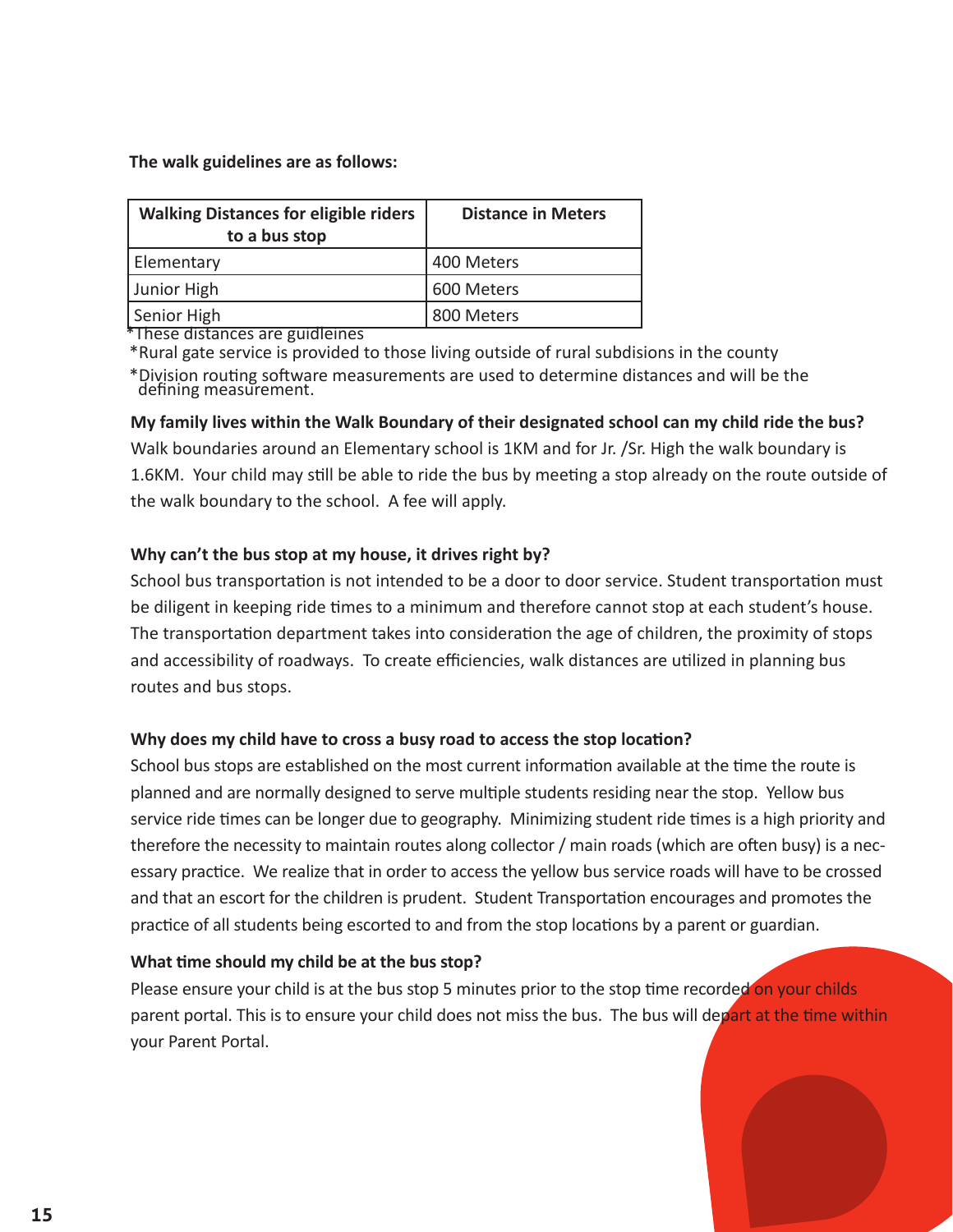#### **Why can't you come into my sub-division?**

The length of the bus is one thing that limits school buses maneuverability in Cul-de-sacs, Crescents, closes and other tight places. School buses come in a various sizes ranging from 25 to 36 feet long, 20,000 – 26,000 pounds, 12 – 13 feet high and 6-9 feet wide. Smaller buses can turn in a shorter radius, while longer buses cannot maneuver the same circle without backing the bus, which is avoided in bus routing where possible. In the winter months, buses risk becoming stuck, resulting in longer bus rides or delays arriving at the school or home. Bus routes are planned for the entire school year, therefore winter conditions are taken into consideration during the route planning phase. Routes are designed for safety and efficiency for the route as a whole. An exception MAY be made to enter a **RURAL** subdivision if your child meets the walk guidelines when the speed limit is greater than 50 Km per hour and 1 of the following scenarios is present:

1. If the entrance to the subdivision is located within 300 meters of sharp curve reducing visibility of traffic approaching the bus from the rear. This does not include street corners/intersections where speeds are automatically reduced to complete a turn from one roadway to another.

 2. If a student is required to cross the roadway to access their bus stop opposite the rural subdivision entrance, and is located within 300 meters of a sharp curve reducing visibility of oncoming traffic from either direction. This does not include street corners/intersections where vehicle speeds naturally reduced to complete a turn from one roadway to another. These exceptions allow for adequate time for traffic to stop when the Red lights and stop arm are deployed.

#### **Can I approach the driver to have a discussion at the door of the bus?**

The primary role of the bus driver is to ensure the safety of students while loading and unloading students and driving the bus, therefore you should not approach the driver to have a discussion to ensure the driver is not distracting while loading and unloading students. Please contact the Division Transportation department for any requests or discussions regarding your child's route or any opther concern. If necessary transportation will contact the appropriate contractor to provide to them any information that is necessary.

#### **Who is responsible for my child before they load and after they unload from the bus?**

Parents are responsible for their child's safety to, from and while the student waits for the bus at their designated stop. Bus drivers may not permit students to unload at another stop. The school bus shall wait until the designated stop time before departing the stop location.

#### **Why can't my child get off the bus wherever they want to in the afternoon?**

To avoid multiple problems, the driver is not authorized to transport any student other than those registered and posess a valid bus pass to ride that particular route. This allows the driver to focus on driving and safety instead of having to decide whether a student should be allowed to change their routine and get off with a friend or without the parents knowledge or permission. Students are only allowed to disembark at their scheduled stop location.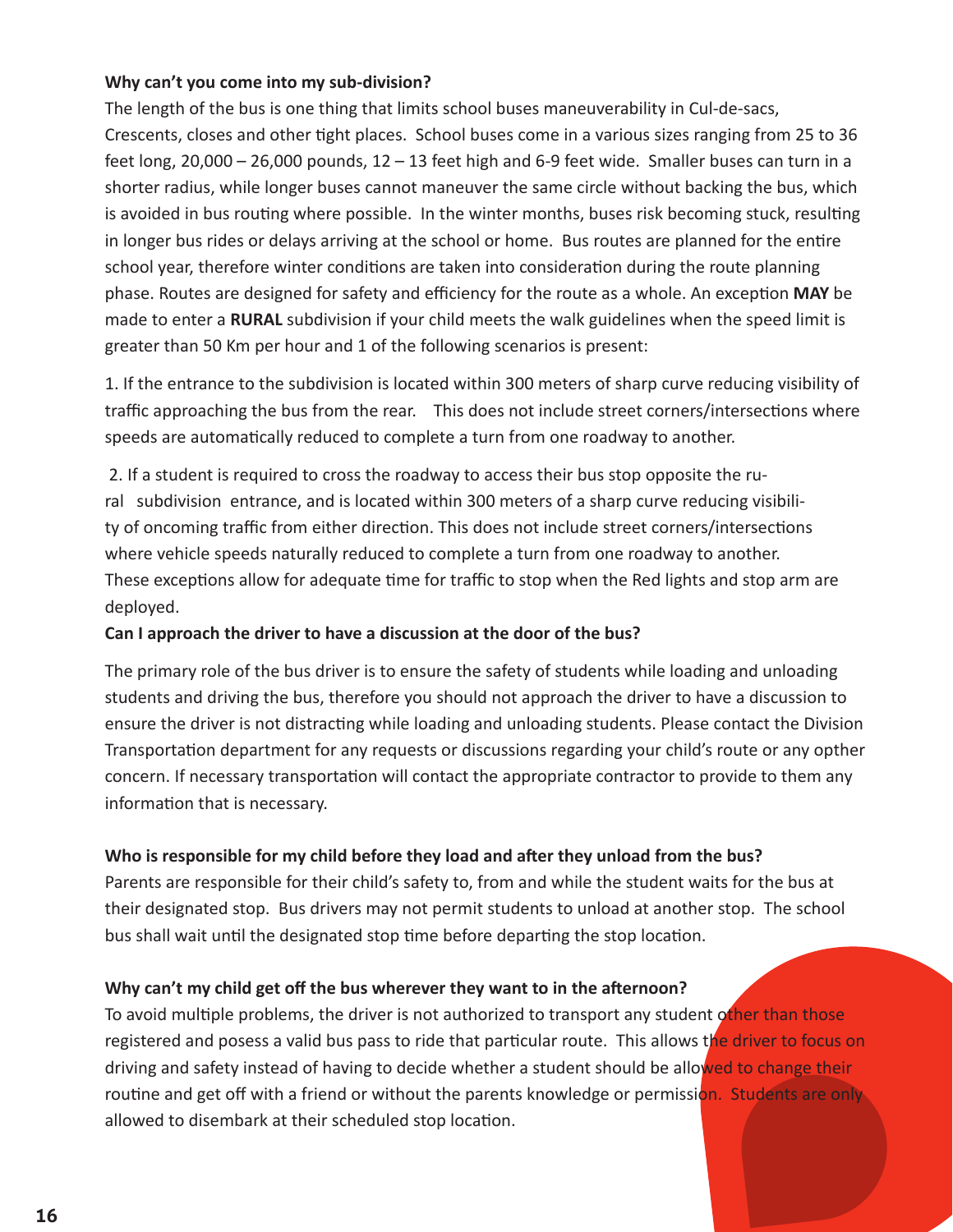#### **Can my Child use the bus to transport to a job or after school Activity?**

Division transportation is only available to families to transport their child from home to school and back home at the end of the day. Transportation cannot be used to access after school or extra curricular activities or work access.

#### **My child aƩ ends a day home or SiƩ er can you stop the bus in front of the siƩ er / day home?**

Bus stop locations for a sitter or day home location are located within the same walk guidelines as a home stop. The guidelines are as follows: Elementary student - 400 M Jr High – 600M

#### **Can my child bring a friend home after school with them on the bus?**

To ensure the safety of our students only those who hold a valid bus pass for a particular route are authorized to ride the bus. The School Division operates a large and very complex school bus route system. Student safety is compromised when students ride on buses other than the assigned route or depart the bus at a location other than the authorized location. The school bus drivers are prohibited from accepting notes from parents, school staff or students requesting to ride on any routes other than the assigned school bus route or to be picked up or dropped off at an alternate location.

#### **Why can't last minute busing changes be granted?**

To ensure safety of your child transportation requires  $3 - 5$  school days' notice to ensure the driver has received written communication of any changes to your child's bus stop location.

#### **What if my child needs a replacement bus pass?**

Bus passes are expected to last  $5 - 7$  yrs. If your child requires a replacement pass you may request one through the Parent Portal. Please visit the **Parent Portal** and fill in the appropriate forms for a Bus Pass Replacement . Note a fee may apply see website for details.

#### If I choose to send my child to a school of choice can I still have my child ride the bus?

Generally there is no transportation available to a school of choice. The exception is Vital Grandin and Vincent J Maloney schools. The busing for the exceptions come at a higher cost then a regular bus pass and the 2.4 KM rule does not apply because it is a school of choice.

## If my child(ren) currently attend their designated school, and they are now designated to a different **school, can we continue to attend our existing school and can I still receive busing?**

Yes, all children may continue at the school they are currently attending if they still live in the original attendance boundary for that school. If you have a younger child who is beginning Kindergarten then they can also attend the same school if they will have a sibling attending the school when your kindergarten child begins. Busing will be provided to those who are eligible. This is what is referred to as "grandfathering" \* exceptions may apply

#### **How long will my children be grandfathered for?**

Your children will be grandfathered as long as you remain at your current address where the boundary was changed. If you move from your current address then grandfathering no longer applies.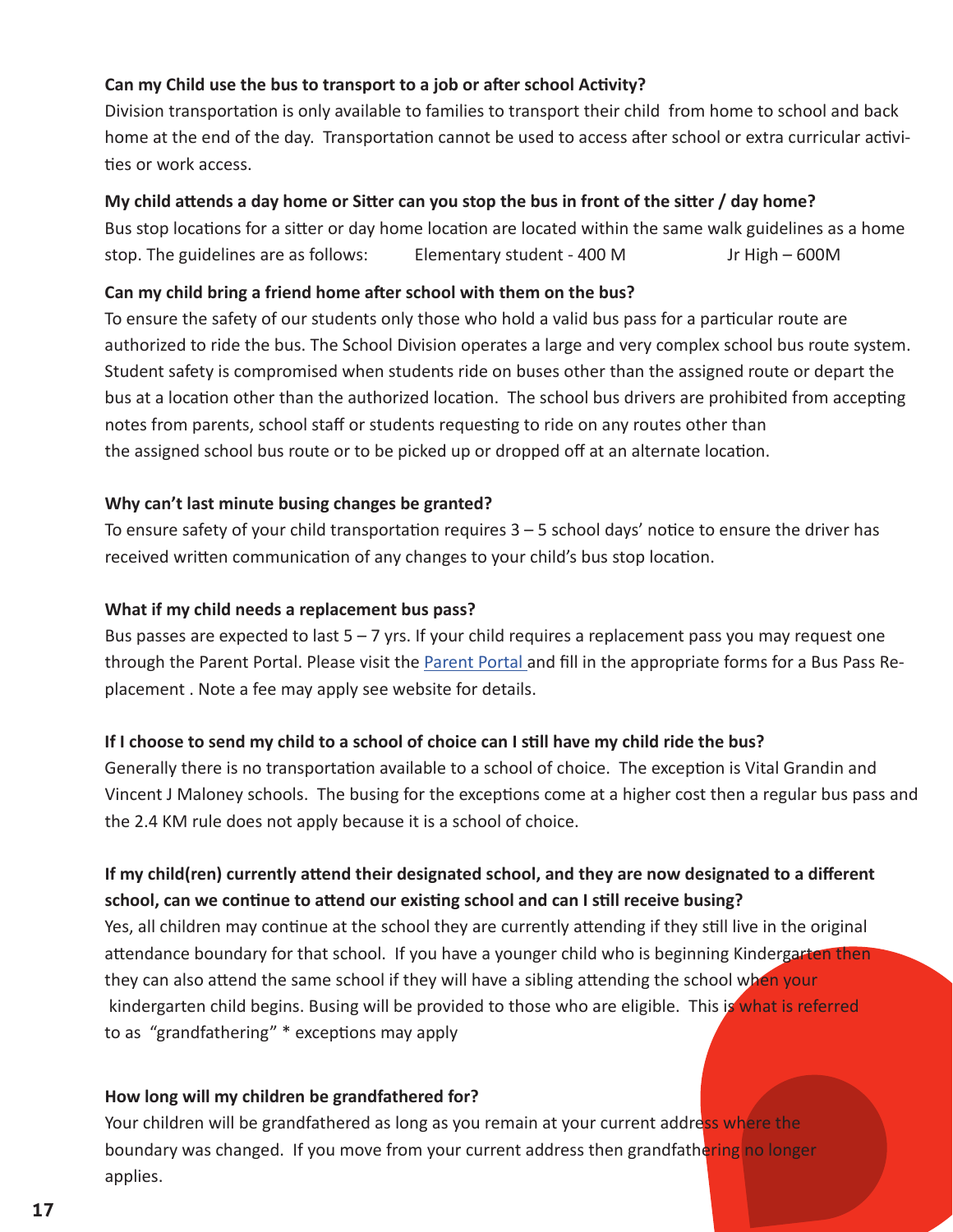#### **What size of items can I bring on a bus?**

According to the School Bus Operation Regulation (16) of the Motor Transport Act, large items cannot be carried on school buses unless they can be secured and do not block the aisle. Seats are 39" wide and there are often 3 students to a seat and therefore we only allow those items that are no more than 13" X 13" X 23" in size or those that can be fully zipped into the child's backpack. For more information please go the Division website and under the Parents/Transportation area you can find the "Large Items on a Bus "document

#### **What happens if my child is temporarily on crutches?**

If your child is temporarily on crutches and is unable to walk to the current bus stop we will try to accommodate (whenever possible) within the parameters set out by the cities / towns we transport in. Closer stops may be accommodated if a) It does not disrupt the timing of the current route. B) Access to a closer stop is serviceable (no cul-de-sacs). Please note this accommodation can only be for a finite period of time and will revert back to the original stop afterward.

#### **My child has left an item on the bus what should I do?**

Please call your child's contractor of the route and they can check the bus for your item. To find the phone number to reach the contractor of your route log into your child's parent portal and beside the routing information is the contractor and a number to reach them.

#### **How do I contact the contractor of my child's route?**

To find the phone number to reach the contractor of your route log into your child's parent portal and beside the routing information is the contractor and a number to reach them.

#### **My child has left an item on the bus. How can we get the item returned?**

Please log into your Parent Portal to find your child's route contractor. Call the number provided and they will be happy to look for your lost item

#### **Can my driver make a stop location change or route change?**

Your child's bus stop location is determined by the Division. The driver is unable to modify the stop location or route as a whole without written approval by the Division's transportation department. The stop location and timing is subject to change if required, periodically during the school year at the Divsions discretion.